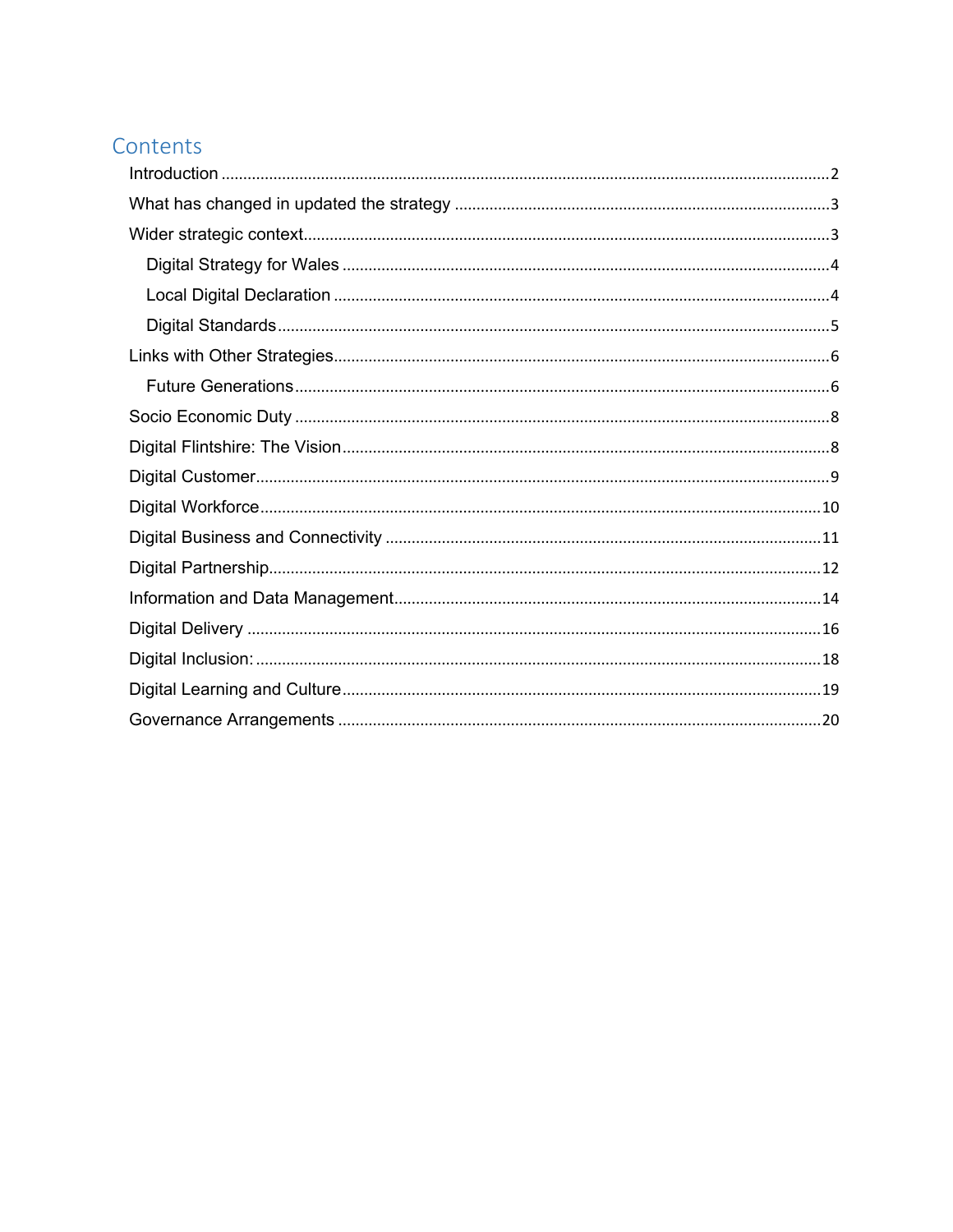### **Digital Strategy 2021-2026**

#### <span id="page-1-0"></span>Introduction

The Council adopted "Digital Flintshire" in 2017. Since that time much has changed within the Council and the wider world. At the time the strategy marked a change of direction and ownership; from a document being solely about the IT Services' plans to a wider statement of the whole Council's ambitions in the digital arena. As the Council's understanding of what is digitally possible has grown, so too has the acceptance and demand for digital services, particularly following the imposition of different levels of lock down in response to the coronavirus pandemic. It is now an appropriate time to review and revise the strategy in light of those changes and our experience.

In the four years since adopting the first iteration of Digital Flintshire the Council has made solid progress in delivering the aims and ambitions within that document. For example it has:

- Updated our website and developed our own Customer relationship Management System (CRM) which has seen us process almost 200,000 electronic forms from customers over the past 3 years, many of which have integrated directly into our business systems providing an end to end digital experience.
- Developed a customer account to enable customers to securely access services personal to them. These services have included school admissions, planning applications, garden waste schemes and a range of services for council tenants. To date we have in excess of 17,500 customers signed up for this service.
- Implemented modern and up to date infrastructures within schools aligned to agreed national digital standards as part of the Welsh Government HWB programme, ensuring they meet the needs of schools and provide a solid foundation for the delivery of the curriculum.

Our partners and other public sector bodies have made progress in delivering their ambitions that affect or support our own digital ambitions, for example, the North Wales Economic Ambition Board has been successful in securing government grant to improve broadband connection speeds within the region.

The Council's delivery of digital services accelerated during and as a result of the physical restrictions imposed to contain the coronavirus pandemic. With an already agile workforce, the Council was well placed for its employees to work from home wherever possible. The legislation governing Council committee and Cabinet meetings was swiftly amended and all meetings now take place virtually, which has opened up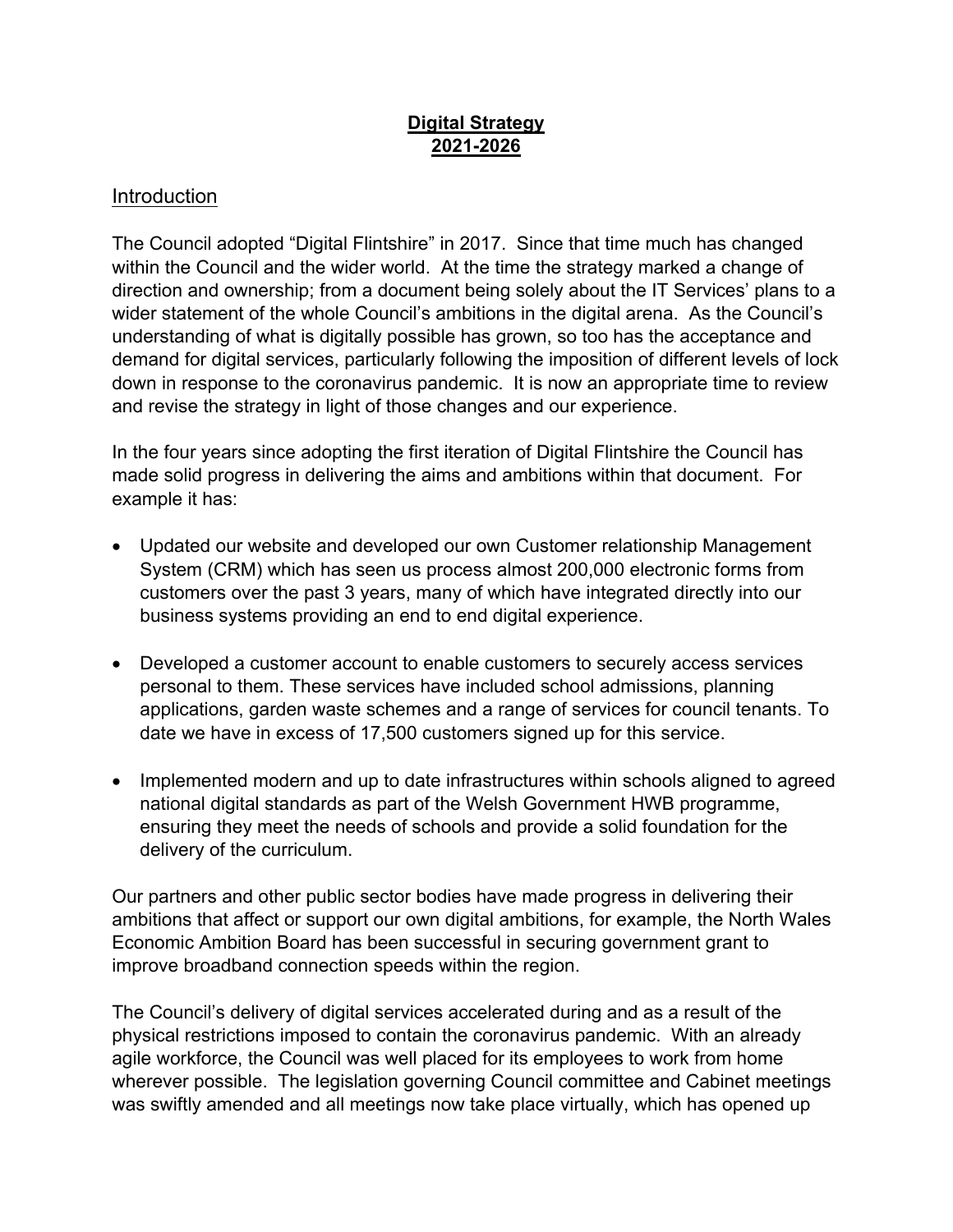access to meetings that previously were little seen despite being open to the public. The widespread adoption of video conferencing, to complement existing agile technologies, has also had significant benefits in terms of reducing travel and the consequent carbon emissions whilst improving productivity and work life balance for employees. It has also further supported the council's asset rationalization programme.

The demand for digital services has accelerated within the council and those who use its services. Our experiences of what is now possible and acceptable has lifted our ambition and the Council has refreshed its long term ambitions in light of that experience, allocated additional resources to support the delivery of the action plan and recognise that further resourcing will be critical for the success of the strategy moving forward.

The strategic context for digital has developed within Wales. Welsh Government has published its own digital strategy and digital standards which set out expectations for local government on the digital transformation of services. We have built those standards into this document and signed up to the Local Digital Declaration to ensure that the Council keeps pace with other organisations in the public sector.

The Councils own policy context has also changed. The Council Plan has always had a strong emphasis on tackling the effects of poverty and exclusion, but the 2021/22 plan saw the inclusion of a specific theme on tackling digital poverty to ensure that no one is excluded by a lack of skills or access to digital technology. This has carried through into a new wrap-around theme within the digital strategy to ensure that digital inclusion is addressed as a consideration in all projects we undertake.

### <span id="page-2-0"></span>What has changed in updated the strategy

The Council has:

- removed those aspirations or milestones that have been completed and updated its ambitions and long term aims
- for the first time been able to include a clear action plan showing the timescale for project delivery
- shown how the digital strategy delivers the aims and ways of working mandated under the Well Being of Future Generations Act
- separated out some themes to give them greater clarity an reframed/refocused its aims around education, learning, culture and the arts
- set out clear digital standards that all projects must meet if they are to be supported and delivered by IT Services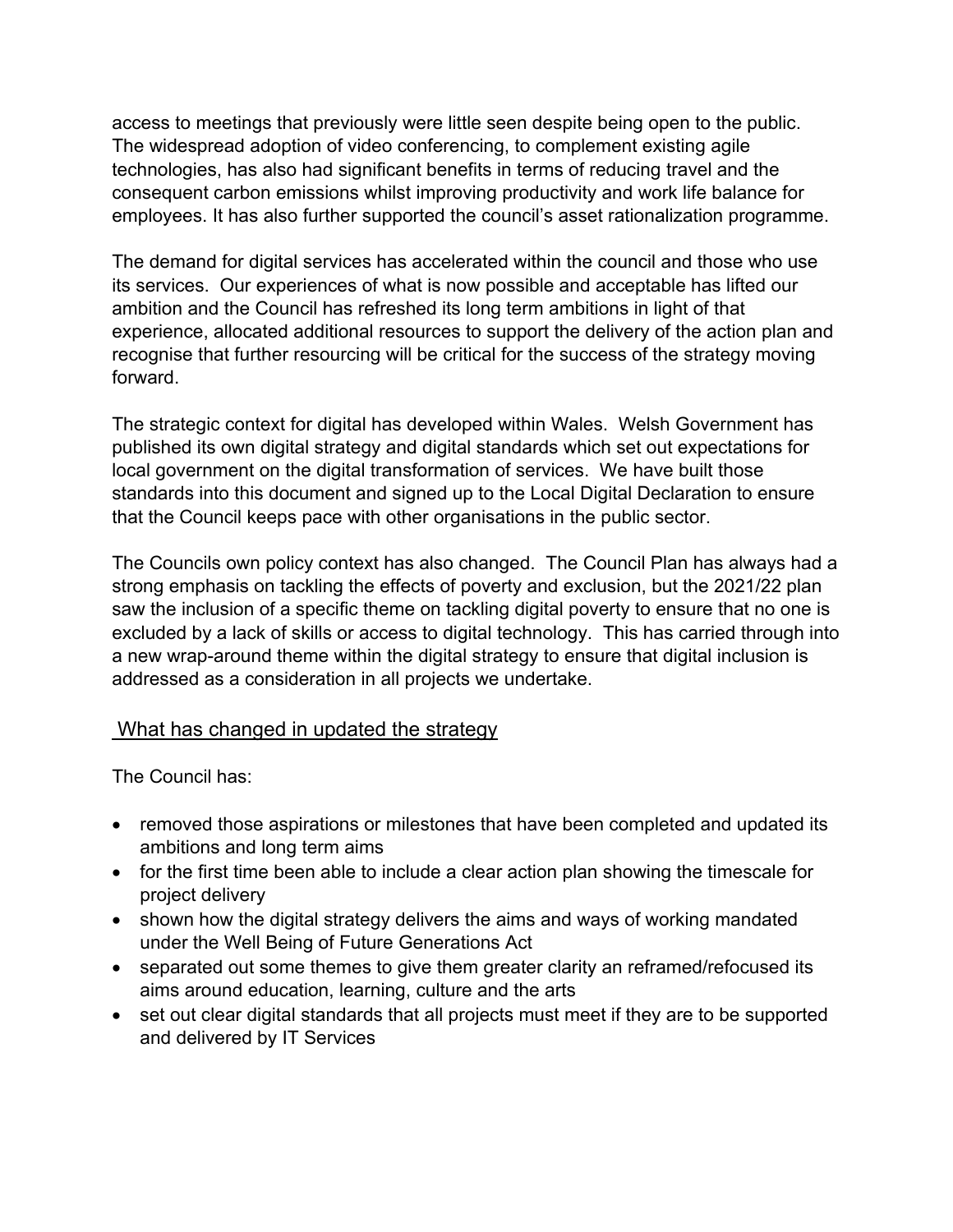#### <span id="page-3-0"></span>Wider strategic context

#### <span id="page-3-1"></span>Digital Strategy for Wales

Since the first iteration of Digital Flintshire, Welsh Government has published its own Digital [Strategy](https://gov.wales/digital-strategy-wales-html) for Wales, which sets out its vision for a consistent standard of digital public service. It contains 6 missions below which clearly overlap with the aims in this updated strategy:

#### *Mission 1: digital services*

Deliver and modernise services so that they are designed around user needs and are simple, secure and convenient.

#### *Mission 2: digital inclusion*

Equip people with the motivation, access, skills and confidence to engage with an increasingly digital world, based on their needs.

#### *Mission 3: digital skills*

Create a workforce that has the digital skills, capability and confidence to excel in the workplace and in everyday life.

#### *Mission 4: digital economy*

Drive economic prosperity and resilience by embracing and exploiting digital innovation.

#### *Mission 5: digital connectivity*

Services are supported by fast and reliable infrastructure.

#### *Mission 6: data and collaboration*

Services are improved by working together, with data and knowledge being used and shared.

#### <span id="page-3-2"></span>Local Digital Declaration

UK Government has also created a vision for the delivery of digital services called the Local Digital [Declaration](https://localdigital.gov.uk/declaration/). Signing the declaration is statement of intent to follow a common approach to delivering digital services, which will facilitation and increase collaboration and connections between different public bodies.

The 5 principles of the Local Digital Declaration are set out below and Flintshire will adopt these as its preferred way of working to deliver the ambitions and projects within Digital Flintshire: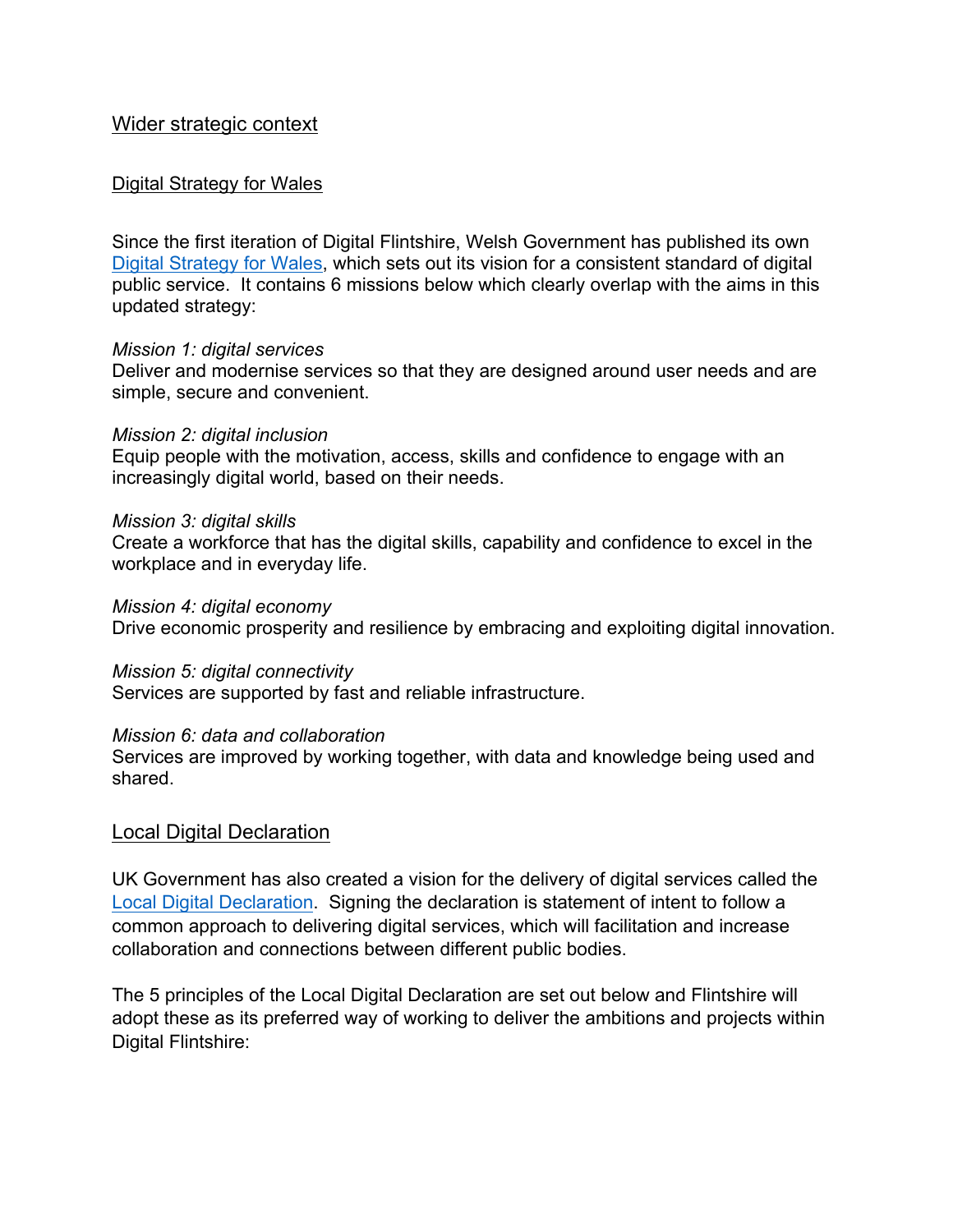- 1. We will go even further to redesign our services around the needs of the people using them. This means continuing to prioritise citizen and user needs above professional, organisational and technological silos.
- 2. We will 'fix our plumbing' to break our dependence on inflexible and expensive technology that doesn't join up effectively. This means insisting on modular building blocks for the IT we rely on, and open standards to give a common structure to the data we create.
- 3. We will design safe, secure and useful ways of sharing information to build trust among our partners and citizens, to better support the most vulnerable members of our communities, and to target our resources more effectively.
- 4. We will demonstrate digital leadership, creating the conditions for genuine organisational transformation to happen, and challenging all those we work with to embrace this Local Digital Declaration.
- 5. We will embed an open culture that values, incentivises and expects digital ways of working from every member of our workforce. This means working in the open wherever we can, sharing our plans and experience, working collaboratively with other organisations, and reusing good practice.

### <span id="page-4-0"></span>Digital Standards

National digital standards serve to provide a set minimum design principles for digital services, specifying criteria that all digital services developed by public services must meet. Scotland has published its Digital First Service [Standard,](https://resources.mygov.scot/standards/digital-first/) which sets 22 different criteria that each project meet to ensure that it is contributing to the vision created by the Scottish Government. As stated within the document

"The standard has 3 themes:

- user needs focus on what your users want to do rather than the organisation's objectives or the mechanics of delivering your service
- technology how you've built your service
- business capability and capacity having the right team with enough time to maintain the service

The standard aims to make sure that services in Scotland are continually improving and that users are always the focus."

Welsh Government has not yet published a similar standard for digital projects in Wales. However, learning from the Scottish standard, Digital Flintshire contains 12 maturity points for consideration which ensure that any project undertaken within the Council will help to achieve the aims and objectives of the overall policy. These are:

#### Usability and Accessibility

1. Website content and online service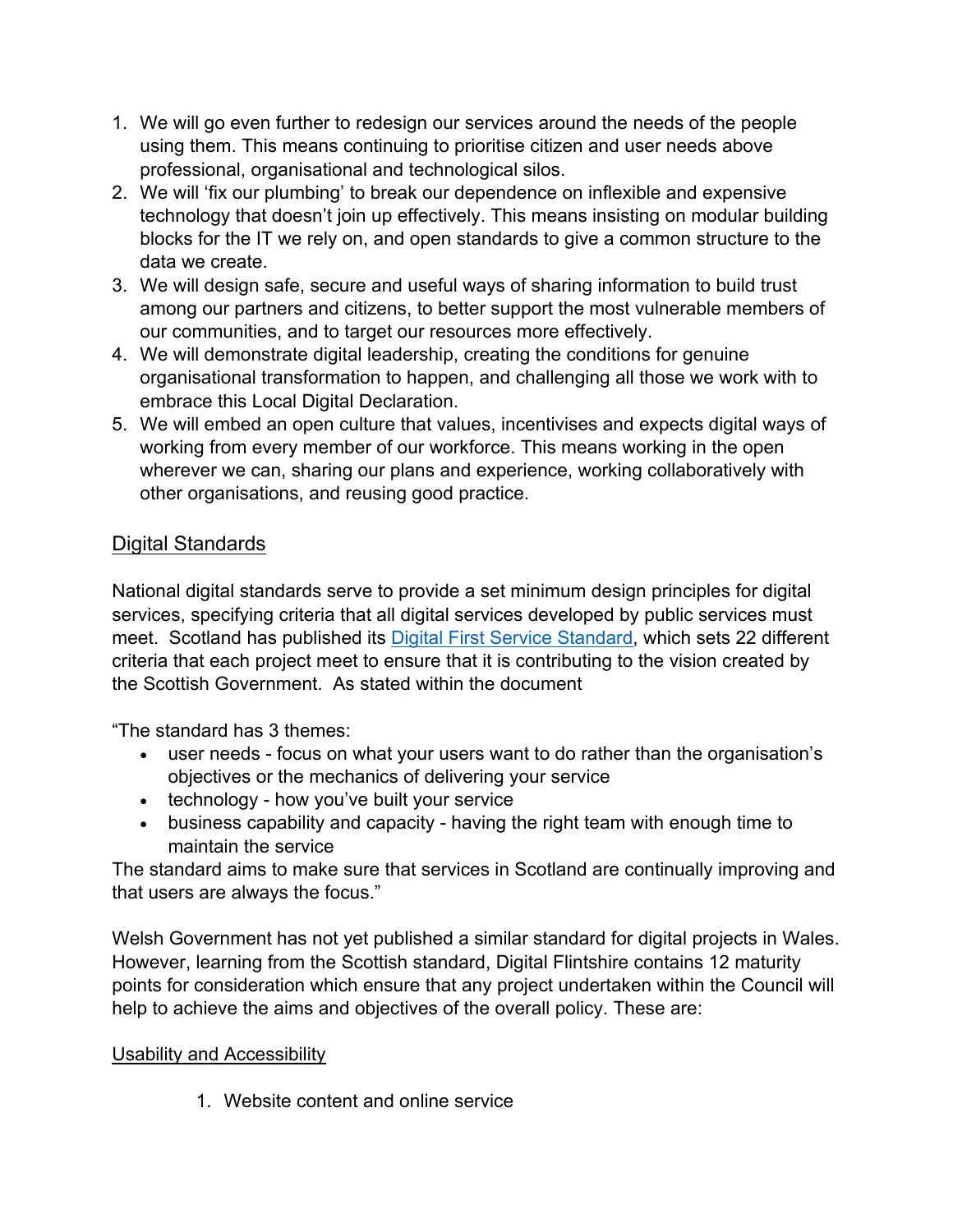- 2. Relationship with 'My Account'
- 3. Omni-channel
- 4. Online payments
- 5. Online bookings
- 6. eSignatures

### Data

- 7. Reporting Management Information and Business Information
- 8. Data strategy links
- 9. Document management

## **Technology**

- 10.Hosting cloud or on premise?
- 11.Integration requirements
- 12.Mobile working

## <span id="page-5-0"></span>Links with Other Strategies

Digital Flintshire touches upon the work of the whole Council and needs to both influence and be influenced in turn by other corporate strategies if it is to be successfully delivered. The links and interdependencies with other strategies are as follows:

- HR Strategy Digital Flintshire contains a specific theme on delivering digital processes for its employees. In turn it relies upon employee development, in accordance with the HR Strategy, to build/recruit digital skills within the workforce;
- Customer Strategy the Customer Strategy revolves around providing effective services at the first point of contact and enabling customers to self-serve wherever possible. Close integration between digital services provided on the website and the Council's own customer relationship management software enables employees in the Contact Centre to support customers if required
- Environmental Strategy the Council has set the goal of becoming carbon neutral by 2030. Digital services remove the need for officers/residents to travel in order to deliver/access services thereby reducing the council's carbon footprint. Increased data usage has its own carbon cost which is in turn mitigated by purchasing, or generating our own, green energy.

## <span id="page-5-1"></span>Future Generations

This strategy will contribute towards progressing the well-being goals. Embracing digital innovation and improving access to faster broadband can lead to greater economic opportunities and the strategy has a theme directed to this end, thereby creating a more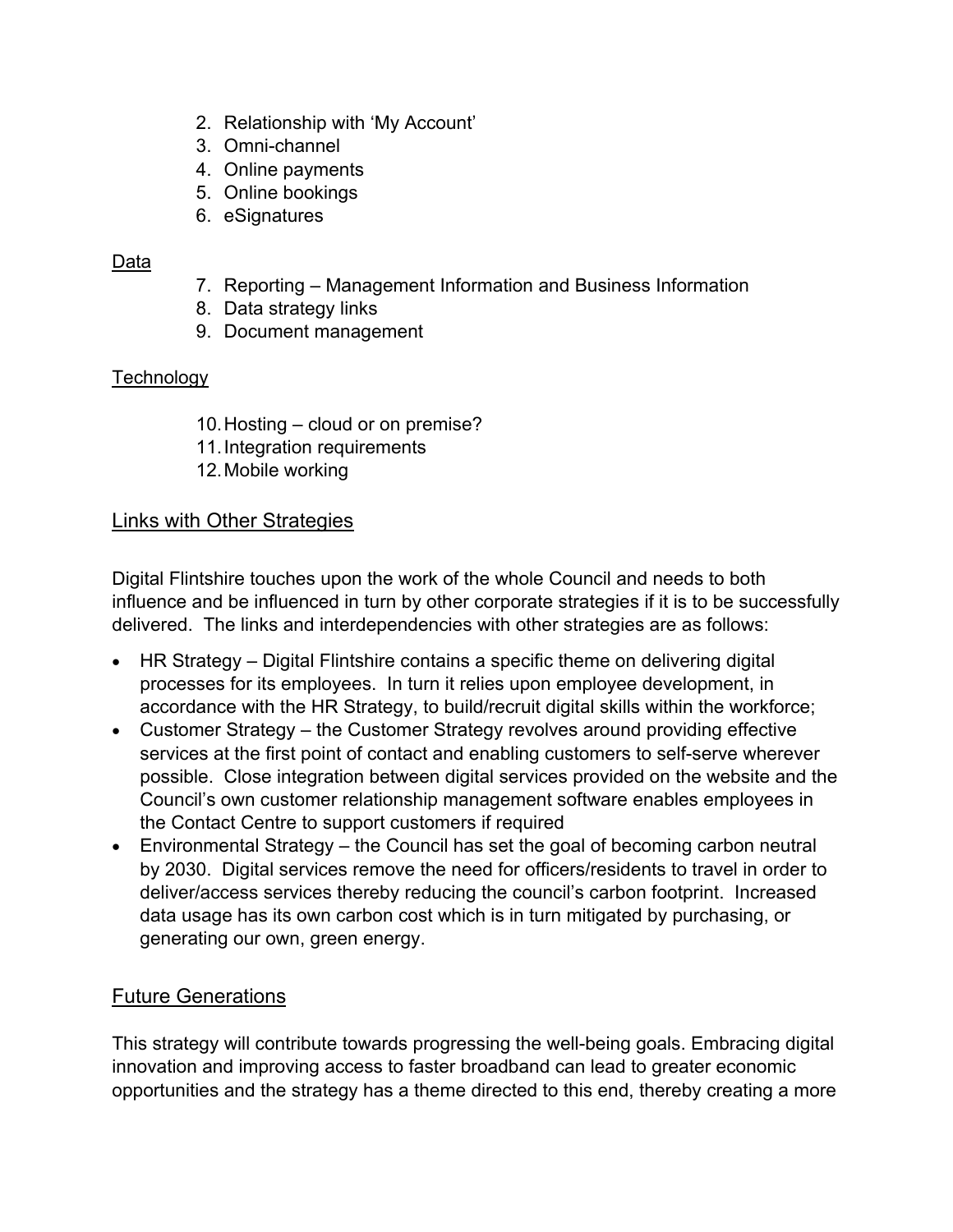prosperous and resilient society. Equipping people with the digital skills they need and designing services around the user will also improve social cohesion, create a healthier and more equal society with well-connected communities and contribute to a thriving Welsh language.

Through supporting remote working, designing public services effectively, using data smartly and modernising the technology we use we can support our ambition to reduce carbon usage (noting that through purchasing, or even generating our own, "green energy" this can offset the carbon cost of increased data usage).

Achieving real digital transformation of public services provides an opportunity to support the ways of working described in the Well-being of Future Generations (Wales) Act. Digital services join up and integrate departments for residents so they can seamlessly conclude their request for service in a single process. Good engagement supports the design of user-facing services that prevent inefficiencies and inconsistent experience for the citizen. Designing services in an iterative, agile and user-focused way will ensure services are designed for the long-term.

Some examples of how the strategy is taking forward the Wellbeing of Future Generations Act:

| Long term             | Recognising that our population is aging and becoming more<br>diverse, digital services mean more focus can be given to<br>supporting those more in need of support. Recognising the<br>threat of climate change, more flexible working practices mean<br>less journeys impacting onCo2 emissions and air quality. |
|-----------------------|--------------------------------------------------------------------------------------------------------------------------------------------------------------------------------------------------------------------------------------------------------------------------------------------------------------------|
| Preventative          | Easy access to information and ability to easily manage day-to-<br>day tasks digitally can help people to be self-reliant and prevent<br>loss of independence.                                                                                                                                                     |
| Involvement           | Consultation results have underpinned the strategy and ongoing<br>programmes of learning from feedback from citizens and users<br>will inform future development.                                                                                                                                                  |
| Integration           | Benefits across the wellbeing goals from improved digital<br>services e.g. an equal Wales. Working with our partners to<br>deliver digital services that enable Health and Social Care<br>Integration e.g. Single Point of Access (SPOA).                                                                          |
| Collaboration         | Working with schools to ensure children are equipped to thrive in<br>a digital world. Working with partners to help build skills within<br>the community and ensure access to digital services                                                                                                                     |
| A prosperous<br>Wales | Improving local infrastructure to support developing businesses.<br>Helping local people gaining relevant skills.                                                                                                                                                                                                  |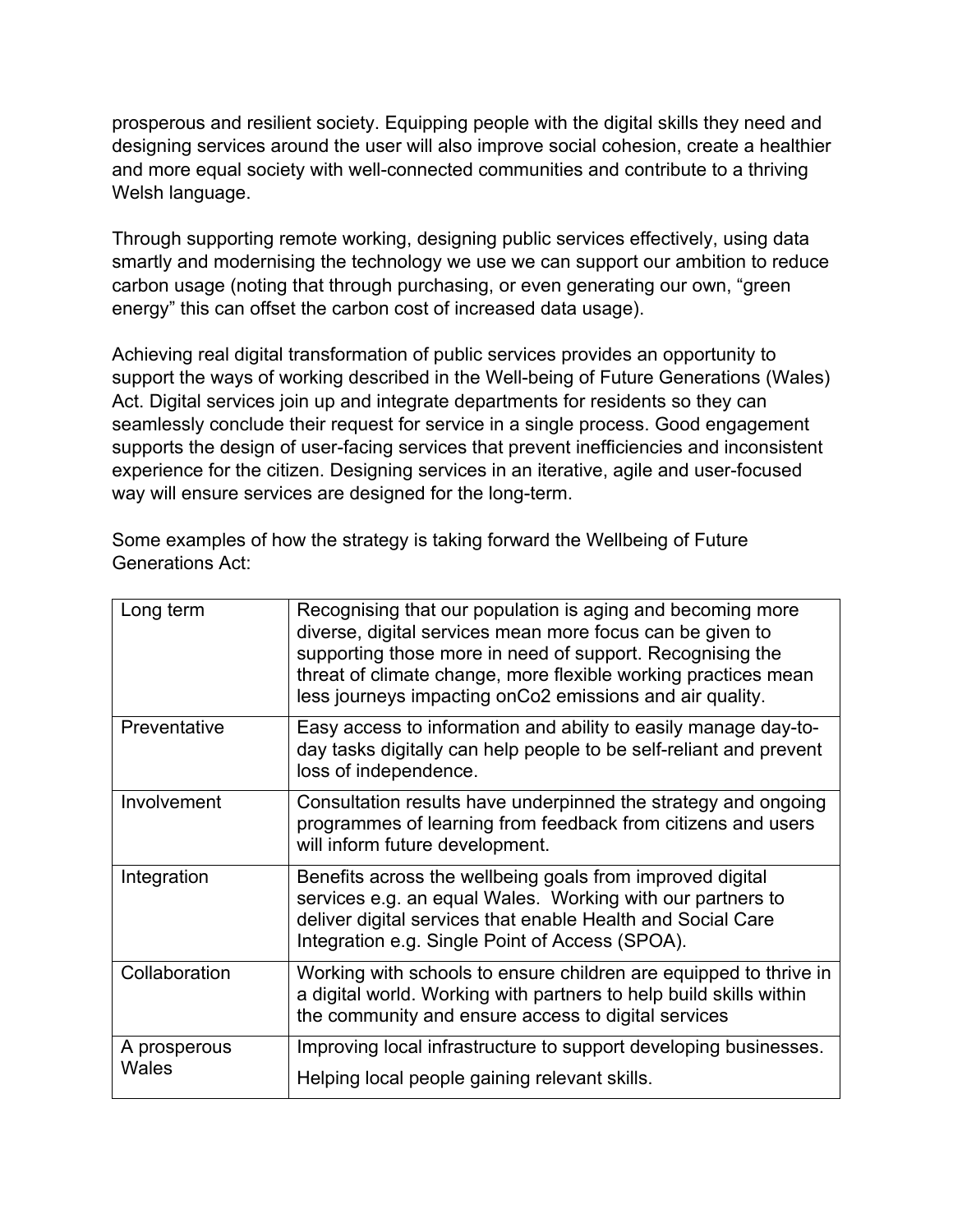| A resilient Wales                          | Changing working practices and developing skills for more<br>resilient services and communities as the population and climate<br>changes in the long-term.                                       |
|--------------------------------------------|--------------------------------------------------------------------------------------------------------------------------------------------------------------------------------------------------|
| A healthier Wales                          | Timely access to information to ensure support can be provided<br>promptly preventing further deterioration, supported by real time<br>information.                                              |
| A more equal<br>Wales                      | Flexible services, responsive to the needs of the most<br>vulnerable.                                                                                                                            |
| A Wales of<br>Cohesive<br>communities      | Supporting improved internet connectivity so that information is<br>easily and reliably available to enable all communities to be well-<br>connected, informed and involved in their local area. |
| A Wales of vibrant<br>culture and thriving | Ensuring all services and information are provided bilingually.                                                                                                                                  |
| A globally<br>responsive Wales             | More digital services reduces the need for journeys and<br>resources such as fuel and paper, reducing Co2 emissions and<br>use of resources.                                                     |

## <span id="page-7-0"></span>Socio Economic Duty

The Council recognises that inability to access digital services can disproportionately impact people from lower socio economic groups, perpetuating or even exacerbating the disadvantages they face. This revised strategy seeks to tackle these issues through very theme, and also includes a theme aimed at specifically targeting these challenges.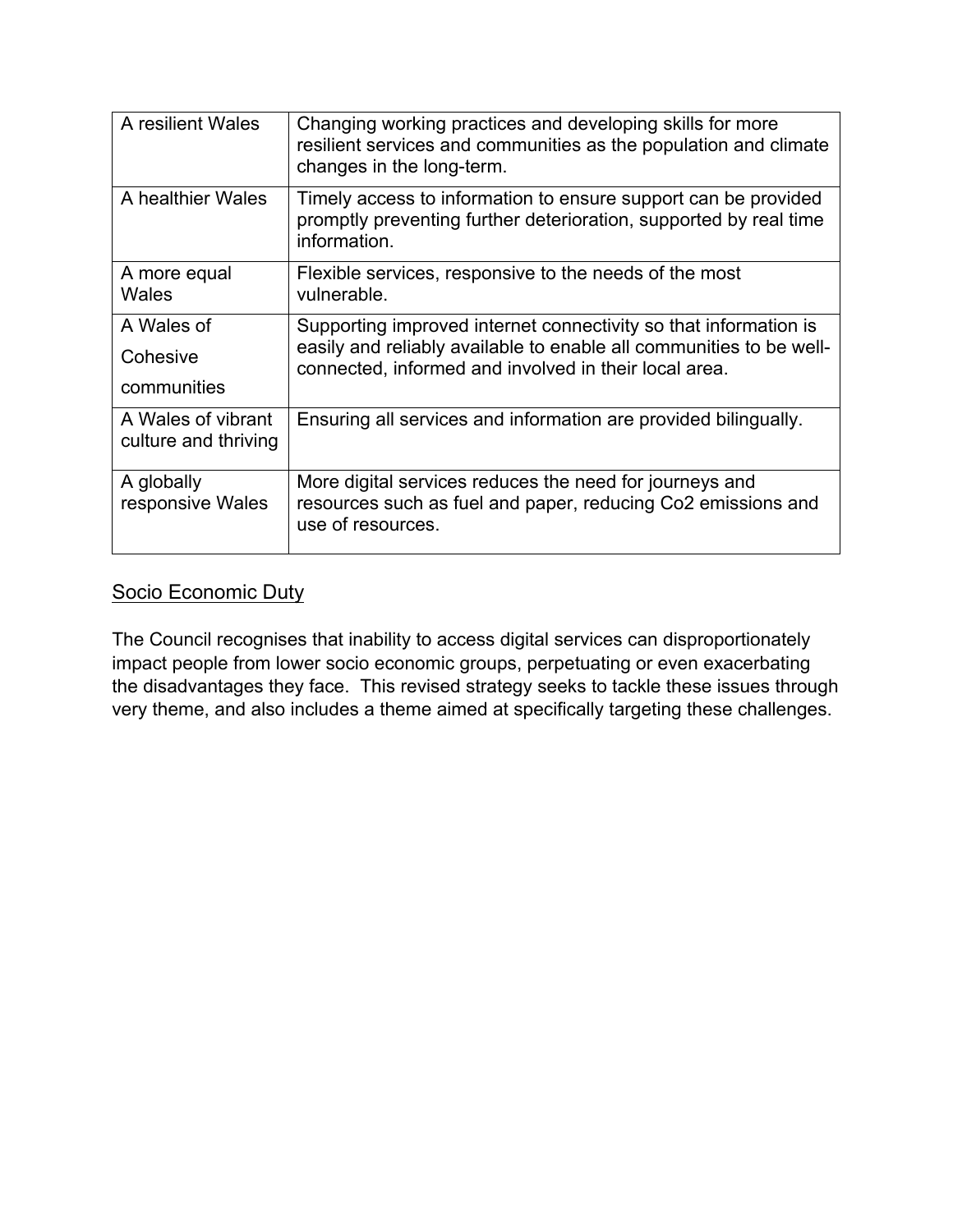### <span id="page-8-0"></span>Digital Flintshire: The Vision

This digital strategy sets out how the Council will embrace the opportunities that digital technologies, innovation and information offer to ensure the effective delivery of modern, efficient public services by adopting the following principles:

- Using technology to offer customers increased flexibility in when and how they access our services
- Ensuring our customers have the access, skills and confidence to engage with an increasingly digital world, based on their needs - no one is left behind
- Providing and promoting accessible and inclusive digital services that are simple, secure and convenient enabling people to use the Welsh Language on a day-to-day basis
- Creation of a workforce which is efficient, informed, and able to interact confidently and effectively in a digital world
- Demonstrating digital leadership, creating conditions for genuine organisational transformation to take place and challenging those we work with to embrace this culture
- Working with and supporting our businesses to maximize and exploit opportunities that digital technology and innovation offers
- Using digital technology to work and collaborate with our partners efficiently and securely, including the effective sharing and use of data
- Ensuring that we treat Information as a key corporate asset ensuring it is compliant, accurate, relevant and secure so that we can use it to design and deliver more effective and efficient services
- Delivering a secure, reliable, resilient and cost effective digital infrastructure that is responsive to the needs of the Council and its customer

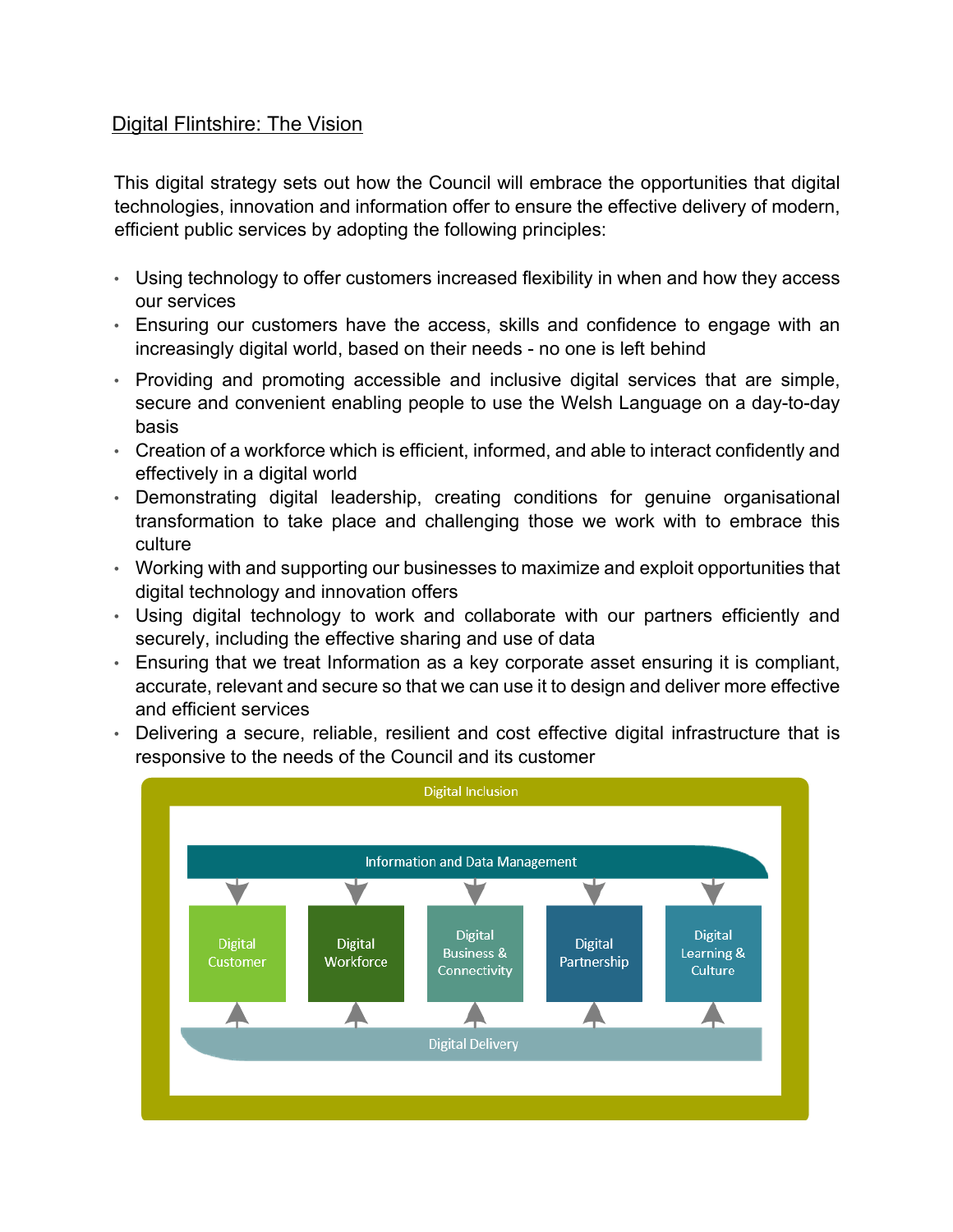### <span id="page-9-0"></span>Digital Customer

*"Empowering customers to use digital channels to access information, engage and complete a transaction"* 

### **Principles:**

- Our services will be modern, efficient and streamlined to meet the needs of customers.
- Digital services will be simple, secure and convenient
- Our residents will be able to access high quality services in Welsh and English because they are designed bilingually from the outset
- Our services will have a consistent user experience and design.
- Services that can be online will be available online and other channels will be available where they are needed
- People will choose to use digital services, increasing self-service interactions between customers and services
- No person is left behind as we embrace a digital services, keeping digital inclusion at the heart of all we do

- 1. Continue to develop modern, efficient and secure digital services
- 2. Ensure bilingual user experience in service design and delivery
- 3. Modernise online payment facilities
- 4. Create a Digital Hub for information, resources and support to help people to use digital services
- 5. Develop the use of social media as a channel to support service delivery
- 6. Develop the Customer Relationship Management system to enable a single view of the customer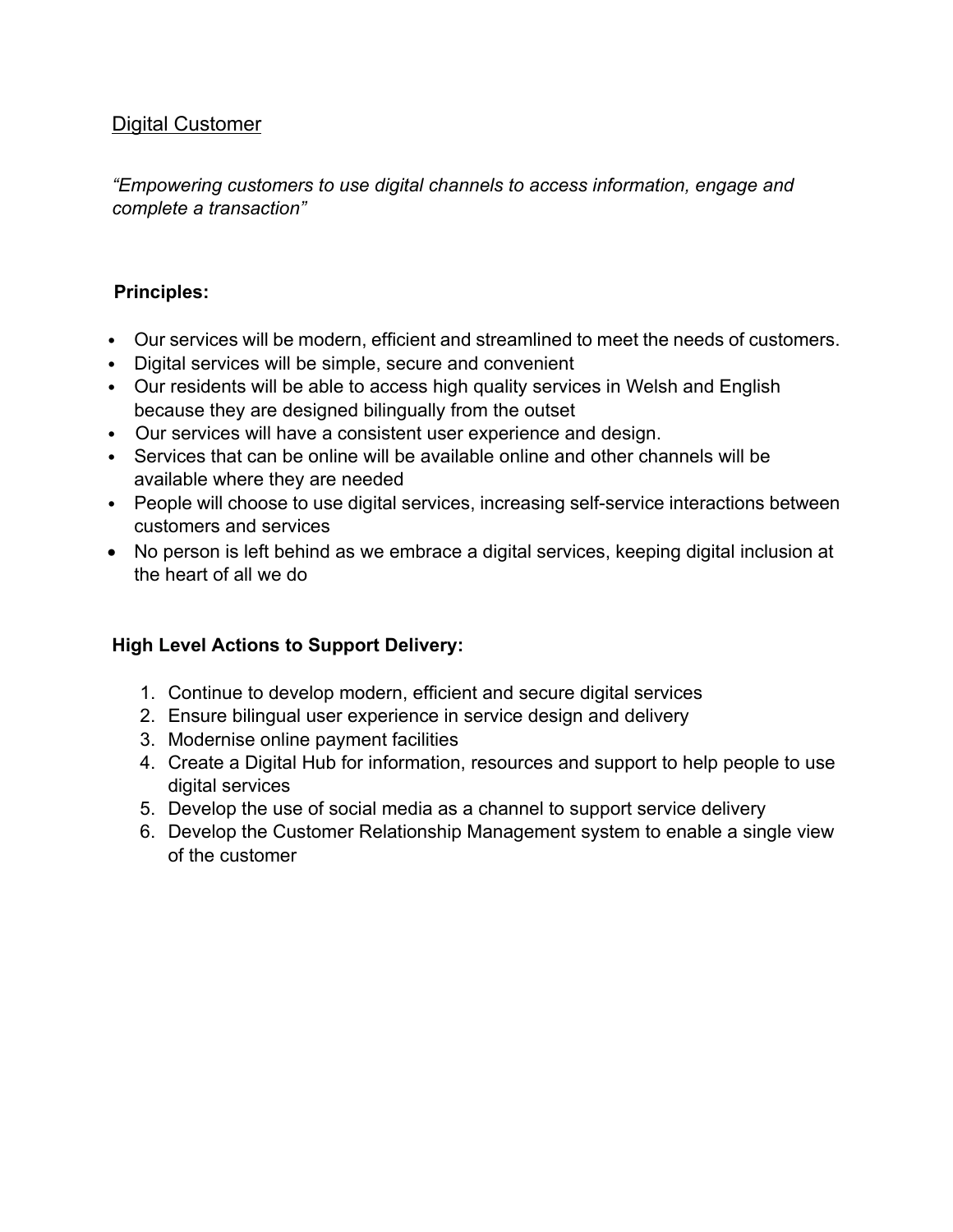### <span id="page-10-0"></span>**Digital Workforce**

*"Equipping our workforce with the digital skills, capability and confidence required to deliver 'digital first' services"*

#### **Principles:**

- We will ensure our employees have the digital tools and skills required to deliver services effectively and efficiently
- We will support changes in working practices that enable employees to work more transparently and flexibly.
- Unify our offline and online communications by keeping employees connected through their mobile devices to provide anywhere, anytime access to business tools and information
- Continue to support virtual work environments that allow employees to stay connected in virtual workplaces while balancing business needs and operational risks.
- We will help to minimize spending and enhance productivity by providing employees with the right tools and right information at the right time
- We will support our employees to adopt digital change
- Ensuring we accelerate the move to digital delivery where possible

- 1. Continued implementation and development of agile and mobile technologies to enable employees to access business systems and information from any location
- 2. Development of mobile working to support service delivery
- 3. Implementation of collaboration and document management technologies
- 4. Appropriate workforce training to support use of digital technologies and systems
- 5. Undertake a Digital Workforce Skills Assessment for all existing and new employees
- 6. Extended provision of wireless in Council buildings
- 7. Development of e-learning modules to support workforce development in use of new and existing technologies and to promote compliance with information management legislation
- 8. Implementation of a new intranet with ability for whole workforce access
- 9. Continued development and rollout of self-service systems across workforce and schools e.g. HR and Payroll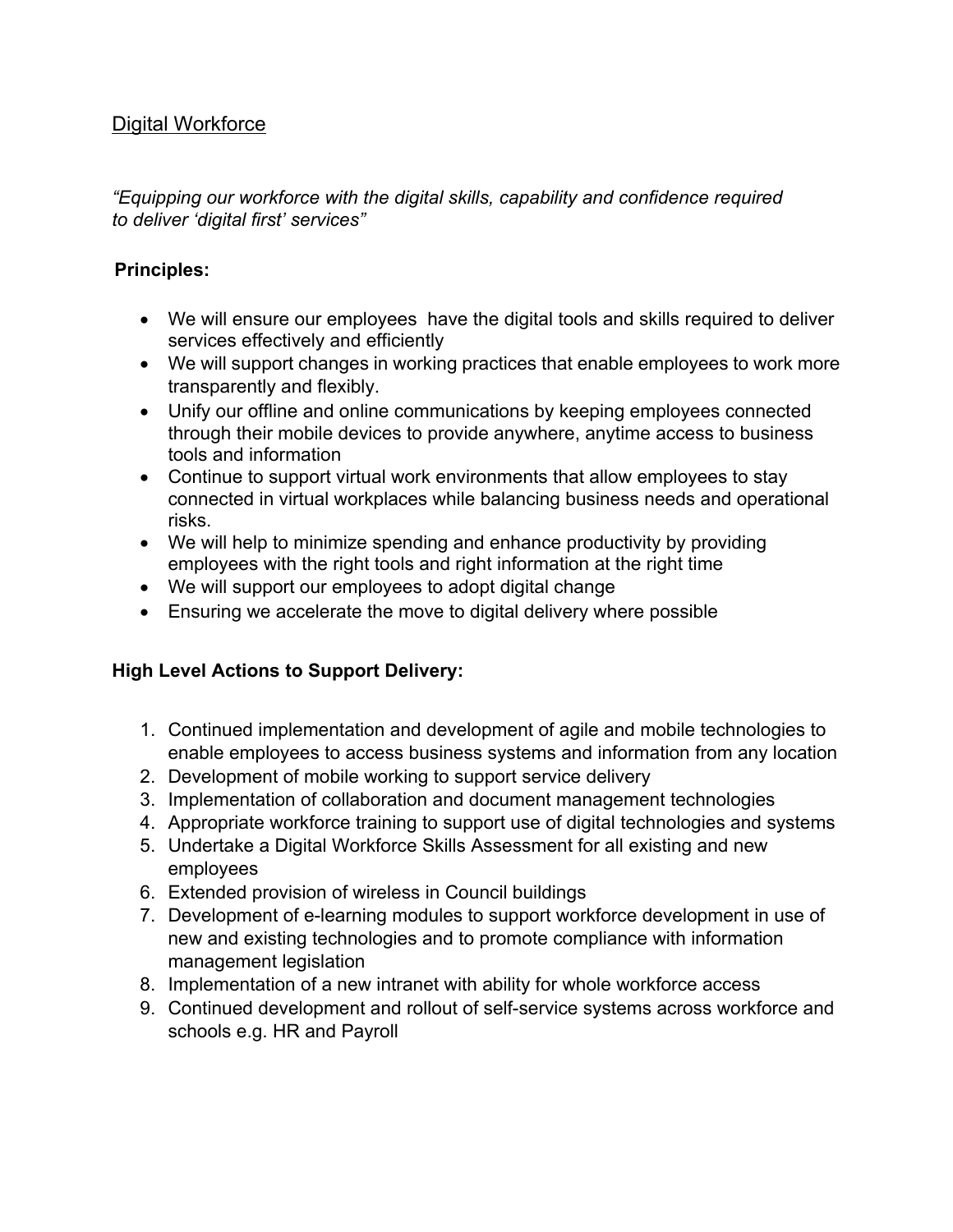### <span id="page-11-0"></span>Digital Business and Connectivity

*"Working with and supporting our businesses to maximize and exploit opportunities that digital technology and innovation offers"*

#### **Principles:**

- We will promote and deliver projects that increase ultra-fast broadband and mobile coverage, enabling our businesses to access new markets and our residents to access employment, education and services
- We will promote and deliver projects that facilitate Internet of Things deployment by public services and businesses
- We will promote and deliver projects that facilitate Internet of Things deployment by public services and businesses

- 1. Participate in North Wales Growth Deal project to create 5G infrastructure along strategic transport corridors and at key employment sites.
- 2. Contribute to the development of a more streamlined policy framework for North Wales that makes it more cost effective for telecoms infrastructure companies to make investments.
- 3. Participate in North Wales Growth Deal project to expand rural broadband coverage.
- 4. Complete installation of fibre connectivity to public buildings through Local Full Fibre Network project.
- 5. Provide officer resource to support rural households in identifying solutions to connectivity issues and to promote community broadband projects.
- 6. Develop projects to improve connectivity at community facilities.
- 7. Develop monitoring infrastructure in town centres to provide data to inform management and investment.
- 8. Compile IoT (Internet of Things) use cases for public sector and businesses.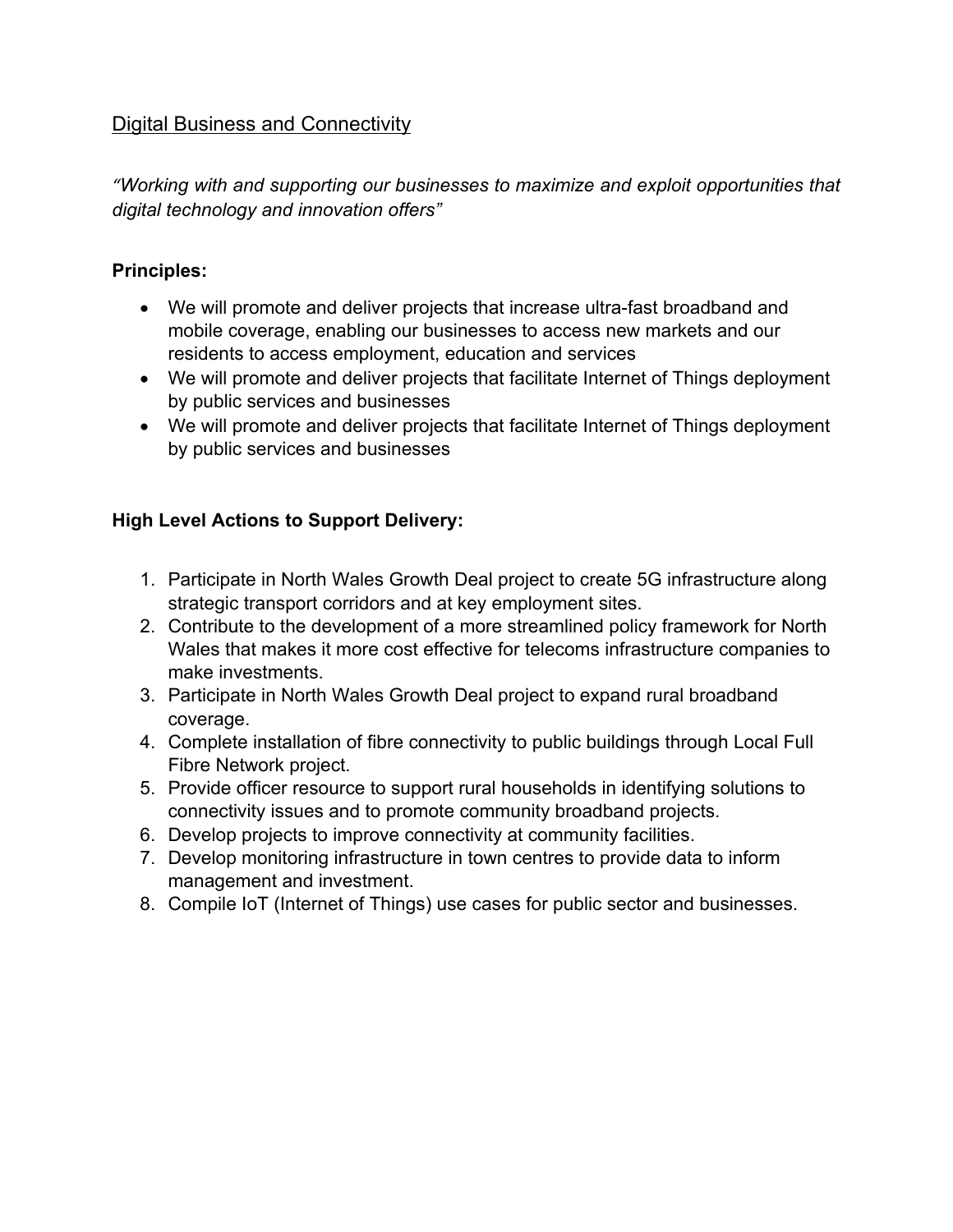## <span id="page-12-0"></span>Digital Partnership

*"Digital technology will enable people and organisations to work together to design and deliver improved services"*

### **Principles:**

- Digital technology will enable partners to deliver better, seamless, services and outcomes
- Appropriate data and knowledge will be shared and used by partners to develop and improve services
- There will be open and agile ways of working across partnerships, enabling colocated services
- We will maximise technologies which support and enable collaborative service delivery such as cloud and open systems
- We will work with partners to develop and procure established technology ensuring best value for money
- We will explore opportunities for alternative service delivery models with other public, private and third sector organisations

- 1. Establish a set of 'digital commitments' with our key partners to align our strategic direction, timelines and capacity, improving outcomes Our ambition will include:
	- the NHS and North Wales Police
	- schools and higher and further education organisations
	- Newydd and Aura (Alternative Delivery Models)
- 2. Identify opportunities to work together on digital initiatives to get the most out of our data:
	- develop consistency by agreeing and adopting common data and architecture standards and using platforms that will support the re-use of data and collaboration more generally
	- work with partners to identify data sources that can help create a rich and inclusive picture of society to inform service development and commissioning intentions
- 3. Explore how Sharepoint, or other technology, can be effectively deployed to support partnership working and outcomes whilst ensuring compliance to data and information governance standards.
- 4. Develop a Blueprint for co-located services, and the associated infrastructure (e.g. telephony), to facilitate partnership working and seamless services for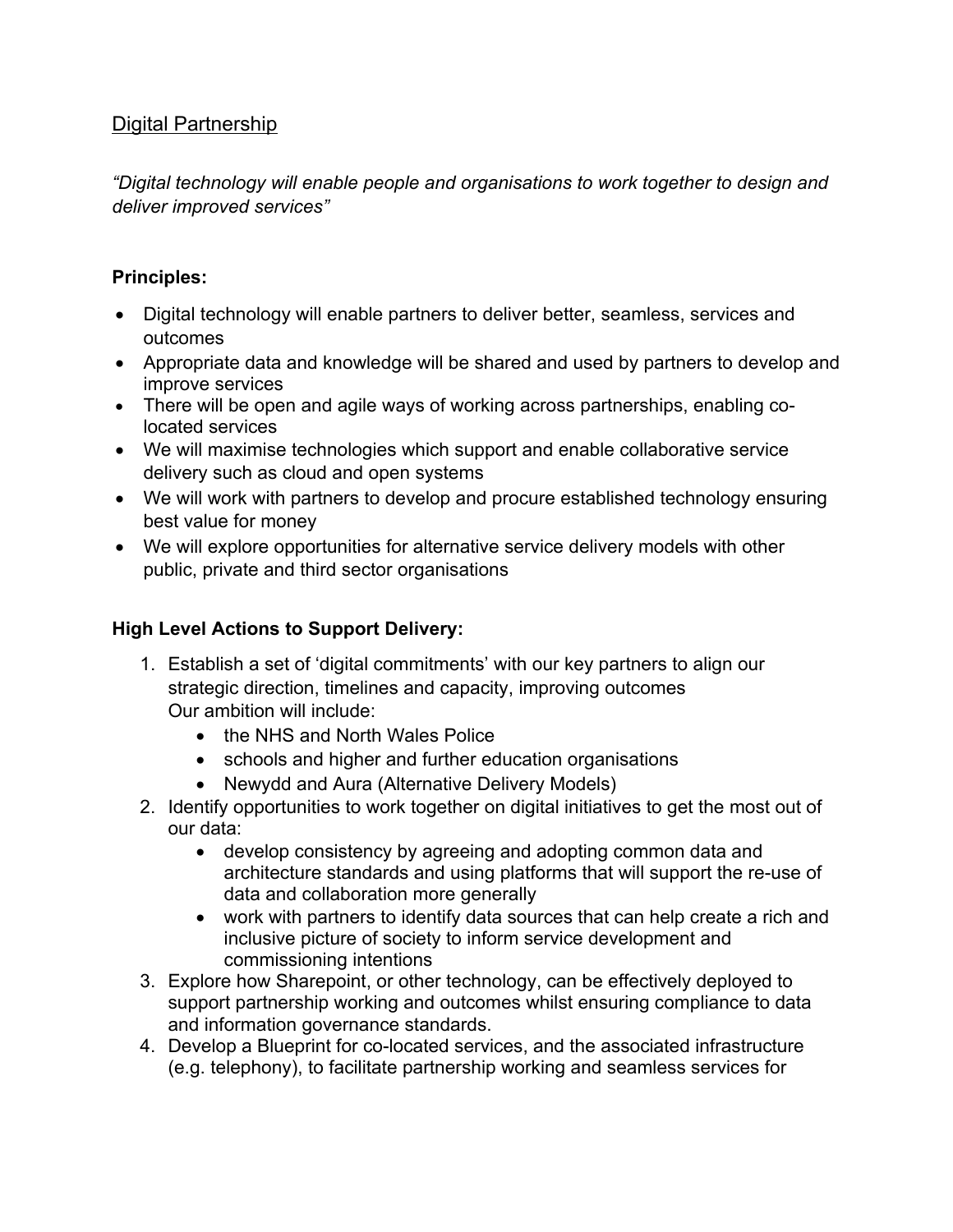citizens. This will include co-location with Health, Police and 3<sup>rd</sup> sector organisations.

- 5. Promotion and collaboration on regional and nation projects including:
	- Phase 2 of All Wales Library Management System
	- Replacement of social care client and finance systems
	- Work to move to digital solutions for court work
	- Replacement system for schools
	- Procurement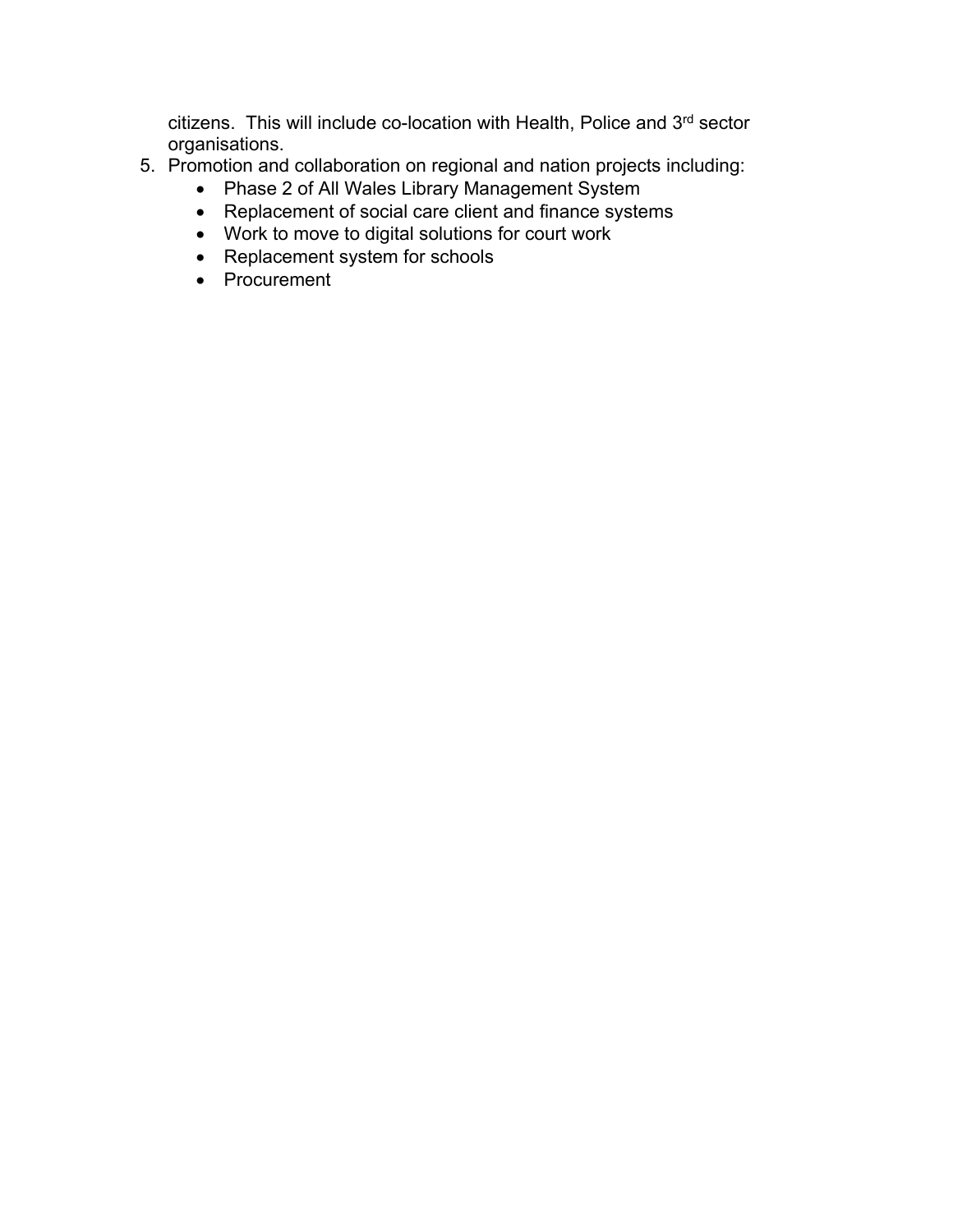## <span id="page-14-0"></span>Information and Data Management

*"We can improve the services provided to the public by working together and ensuring that our information and data is used effectively, well organised, protected and gets to where it needs to go"*

### **Principles:**

- People and organisations will have full confidence that their data is being treated responsibly, securely and ethically, in line with appropriate Information and Records Management legislation and by following industry best practice around Information Management and Security.
- We will deliver better, seamless, services with improved outcomes due to data being used effectively and innovatively.
- We will limit the amount of times citizens need to provide the same information by developing improved data mapping across the council to support easy and secure use and reuse of data to deliver joined-up services
- We will make our data available so that it can be accessed by people and organisations that need it, when they need it, in a format that is easy to use.
- We will design safe, secure and useful ways of sharing information to build trust among our partners and citizens, to better support the most vulnerable members of our communities, and to target our resources more effectively.
- We will treat information as a key corporate asset to support improved decision making and best use of resources.

- 1. Develop an Information and Data Management Strategy that considers the needs of our citizens, demands of the business, industry best practice and changes in technology and legislation.
- 2. Ensure that we meet our legislative and ethical obligations in the way that we manage our information, building the trust of our citizens and partners e.g.:
	- Data Protection Legislation
	- Freedom of Information Act 2000.
	- Environmental Information Regulations 2004.
	- Public Services Network (PSN) Accreditation.
	- Cyber Essentials Accreditation.
- 3. Reduce both the physical and financial burden of information and data storage on the council whilst maintaining compliance:
	- Contracts review for storage and destruction.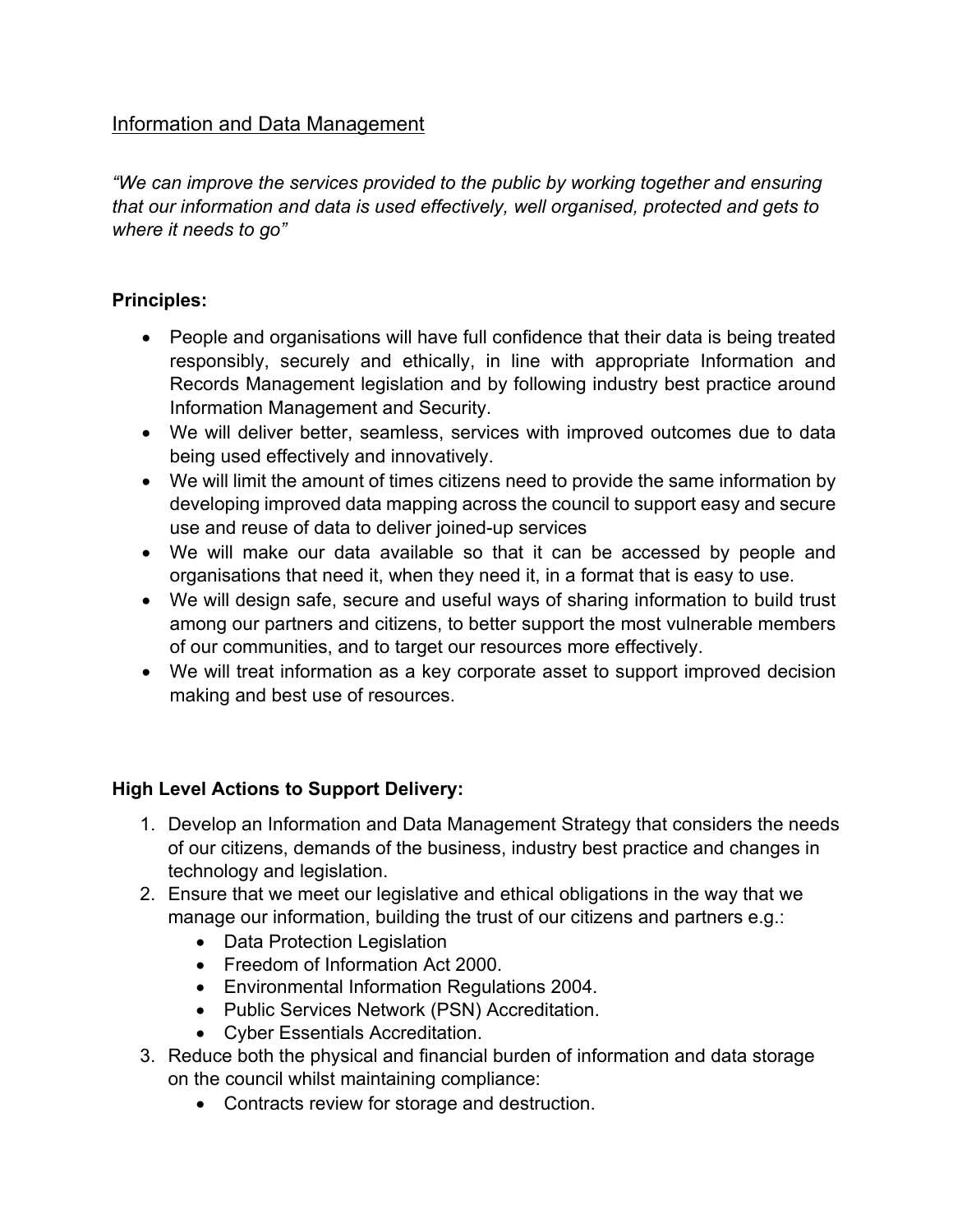- Review of corporate fileshare as part of O365 migration.
- Maximise opportunities for the re-use of information.
- Reduce duplication of information.
- 4. Use of technology to enable more efficient management and information sharing within the council and with its partners:
	- Implementation of SharePoint and associated technologies to support improved records management and information sharing
	- Develop a strategic framework for information sharing
- 5. Maximise the potential that improved information management offers in terms of improving business efficiency, resource planning and reduction of failure demand:
	- Improved data standards
	- System consolidation and integration
	- Wider use of data mapping to reduce duplication
	- Review of information lifecycles from collection through to destruction or archive
	- Use of business intelligence technologies to support improved decision making and resource planning.
	- Continued development of single view of customer
- 6. Ensure that the councils leadership team, members and officers understand both their legal obligations and opportunities for improving service delivery through improved information management:
	- Policy review, promotion and awareness.
	- Targeted training and further development of e-learning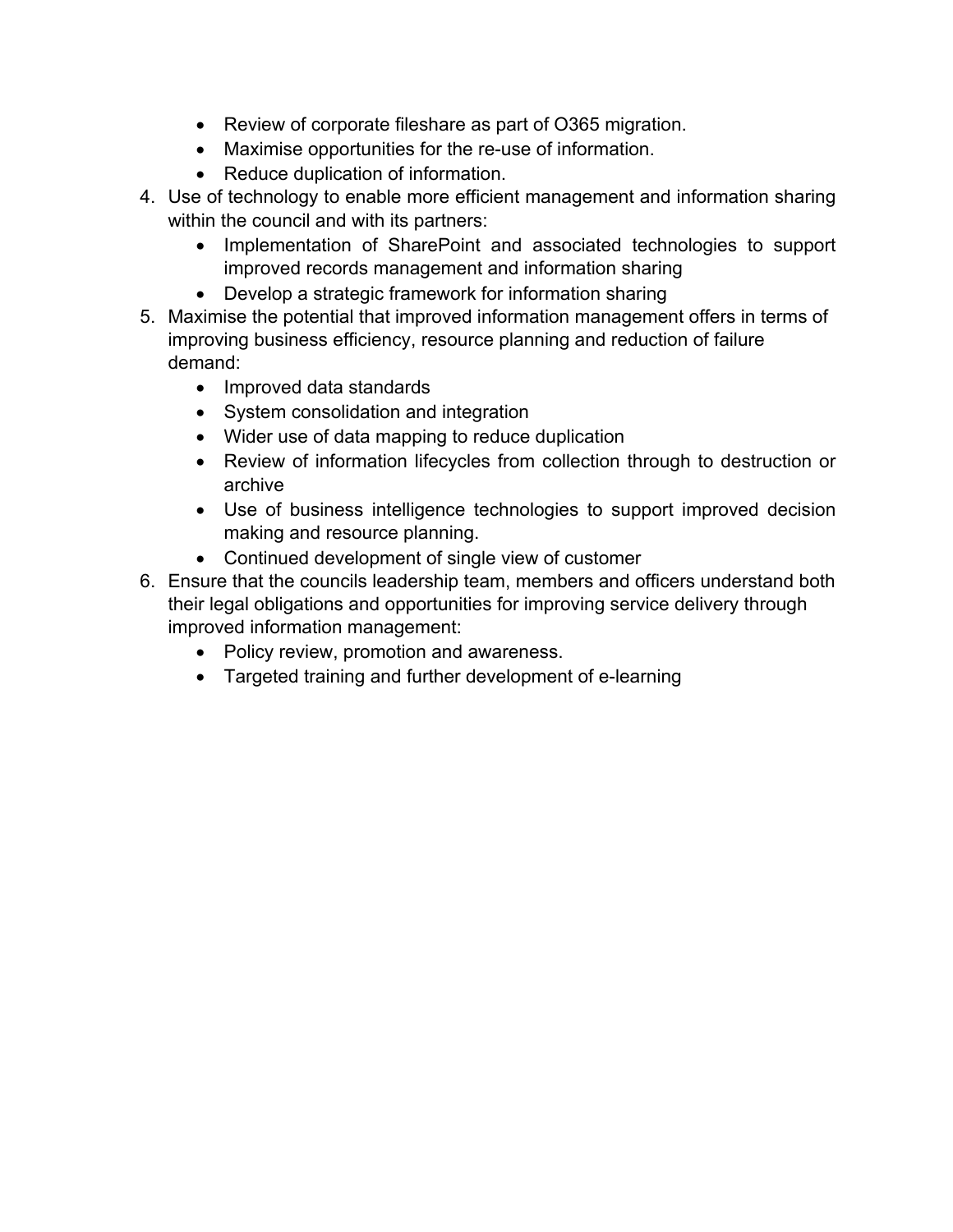## <span id="page-16-0"></span>Digital Delivery

*"Digital Delivery enables the provision of resilient, robust and cost effective IT infrastructure and systems to underpin service delivery and facilitate organisational change"*

### **Principles:**

- We will deliver reliable, secure and resilient IT infrastructure and systems to ensure continuity of service provision.
- Ensure that our investment in technology is aligned with the priorities for the organisation
- Achieving best value from investments made in existing infrastructure by ensuring compliance with industry best practice.
- We will harness new and emerging technologies where they can deliver increased efficiency and improved service delivery
- Working to reduce the number of business systems and improving integration in order to standardise and simplify business processes

- 1. Develop and maintain Cloud and Datacentre strategies to define the Council's "Cloud First" policy and inform the Council's Asset Rationalisation Plan.
- 2. Undertake infrastructure upgrades to ensure there is sufficient capacity to support service provision.
- 3. Ensure infrastructure software is up to date to ensure licensing compliance, provision of a secure infrastructure and platforms capable of running the latest business applications.
- 4. Implementation of cloud technologies:-
	- Microsoft Office 365
	- Microsoft Teams
	- Microsoft SharePoint
- 5. Support the implementation of new or upgraded business systems
- 6. Consolidation of Business Systems:-
	- Review business systems to ensure we are getting best value from investments in 3<sup>rd</sup> party software
	- Rationalisation of systems top see if we can reduce the number of business systems with the potential to make efficiencies from license reduction and system management overheads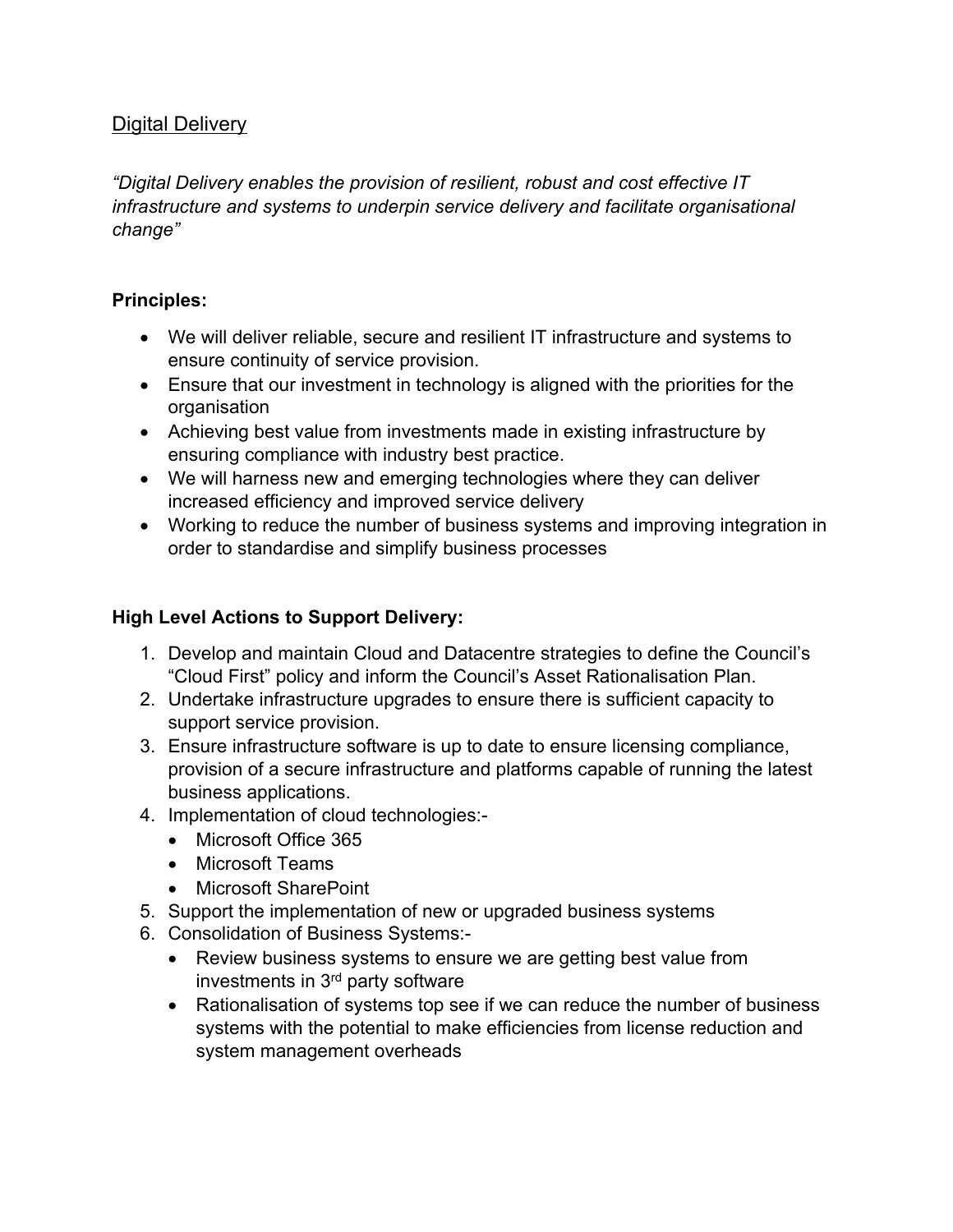- 7. To ensure that we have a clear picture of all the corporate IT assets, their value, relevant contract and license information and warranty and replacement schedules. This will as assisting with financial asset management planning.
- 8. Support the Councils Asset rationalisation programme
- 9. Facilitate the use of Welsh Language through the use of technology
- 10.Support the delivery of projects within other workstreams in the programme through the provision of technology, systems and resources.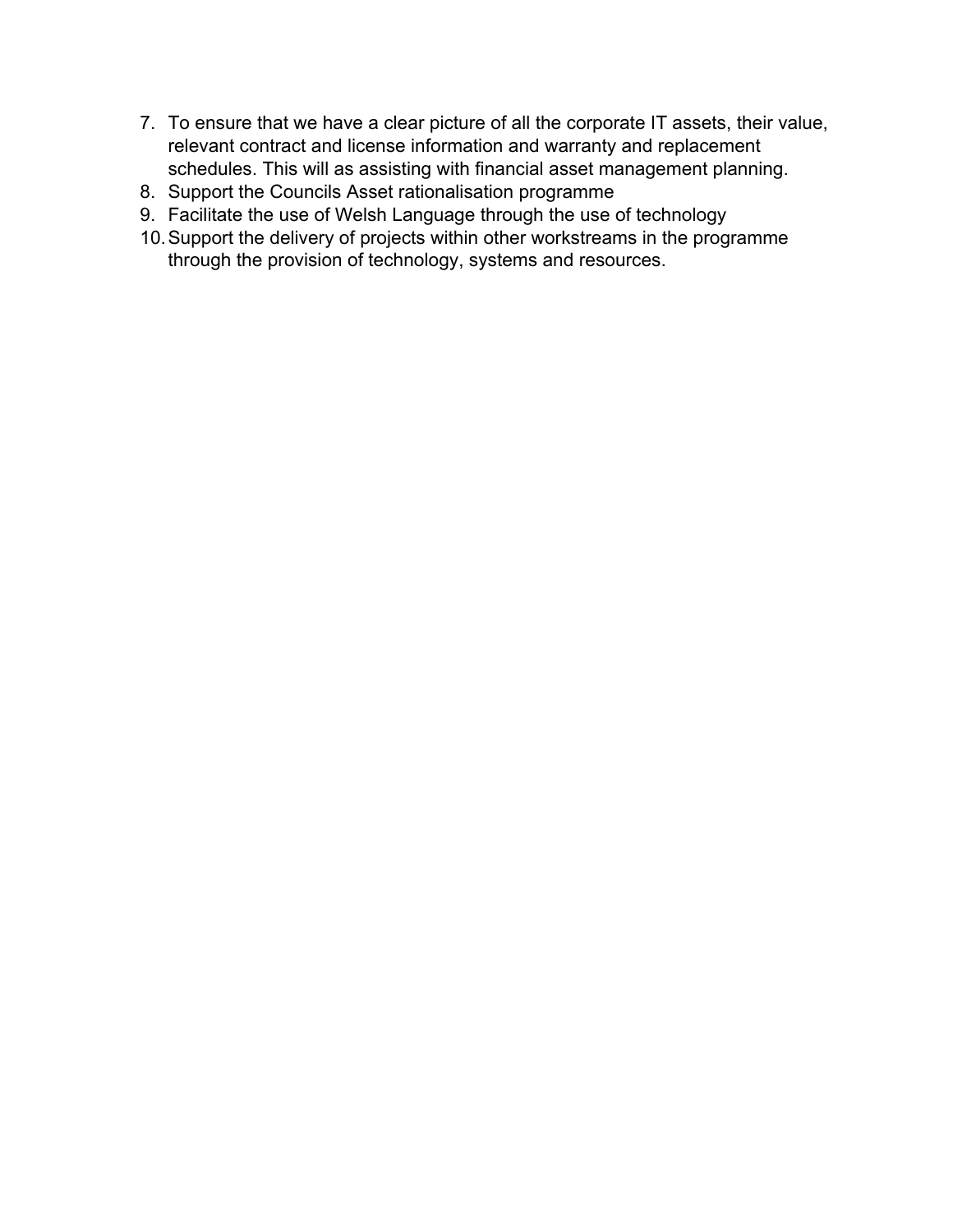## <span id="page-18-0"></span>Digital Inclusion:

*""To bring the Council closer to residents by equipping people with the motivation, access, skills and confidence to engage with an increasingly digital world, based on their needs."*

### **Principles:**

- We will promote introduce and develop digital for people in a way that benefits them; helping them do things they care about and can only do online
- Make it easier for our residents to stay safe online by providing simple and straightforward advice and tools
- Working with our partners to maximise expertise, experience and resources to better meet user needs.
- Supporting people with access to appropriate connectivity and equipment to enable access to digital services
- We will identify wider outcomes that can be delivered by helping people become independently confident online

- 1. Work with our partners to develop and promote a volunteer programme to support people to get online
- 2. Support and enable access to the internet and devices to ensure people are not excluded form a digital world
- 3. Develop digital services that are accessible and responsive
- 4. Continue to work with 3<sup>rd</sup> sector and other partners to identify opportunities to improve digital literacy within communities and small businesses
- 5. Promote initiatives to help people to use digital technology now and in the future
- 6. Highlight initiatives that support people's health and wellbeing through participation in digital activities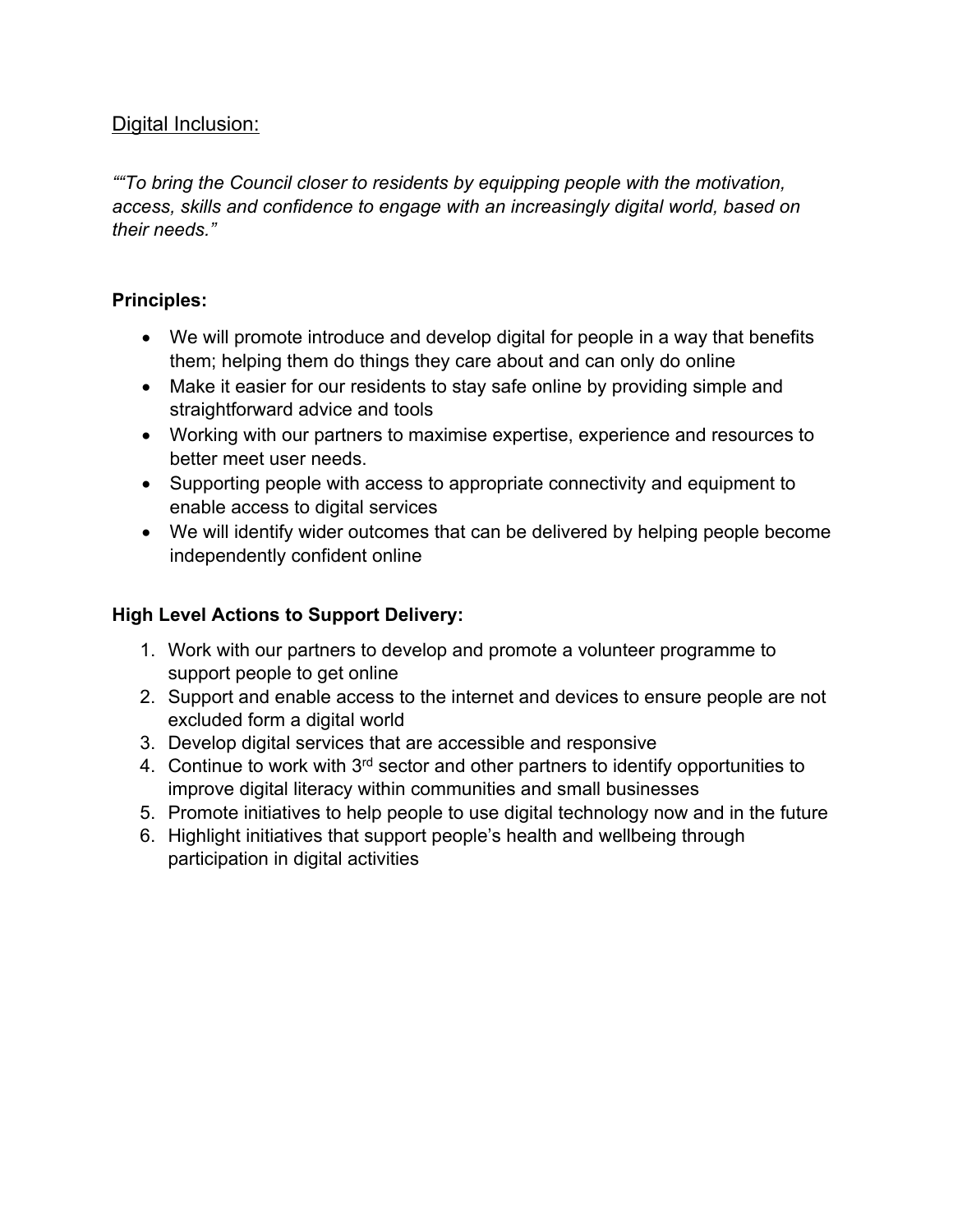### <span id="page-19-0"></span>Digital Learning and Culture

*"We want learners of all ages to be able to engage with what it means to be a conscientious digital citizen who engages with and contributes positively to the digital world around them."*

### **Principles:**

- We will work with other organisations to promote and develop inclusive opportunities for digital accessibility, participation and culture growing sustainable communities
- Provide the most effective digital infrastructure and services for education and youth providers, embedding technology in the classroom
- Continue to explore and develop digital channels to provide learning opportunities throughout Flintshire
- Enhance the digital capability and skills of learners of all ages by:
	- o Working with schools, partners and the workforce to ensure they are equipped to deliver digital opportunities for learners as part of the curriculum for Wales
	- o Supporting the evolving digital requirements of adult learning as part of Digital 2030

- 1. Continued provision of digital services and support to schools through the Council's service delivery model for Schools IT support
- 2. Work in partnership with the Regional School Improvement Service (GwE) to provide training and support for schools in delivering the Digital Competency Framework and embedding this within Curriculum Wales 2022
- 3. Work with Welsh Government to deliver and develop school IT infrastructure to align with agreed digital standards and design
- 4. Support schools and the workforce to maximise the use of HWB, a bilingual platform hosting a national collection of tools and resources to support education in Wales
- 5. Work with the adult learning partnership (North East Wales) to identify opportunities to improve digital literacy within communities
- 6. Provide ongoing professional development for Education and Youth Services to ensure that they are able to take full advantage of modern communication channels and emerging technology to communicate and work with young people
- 7. Create a cultural hub via NEWA (North East Wales Archives) improving accessibility and engagement with all sectors of the community